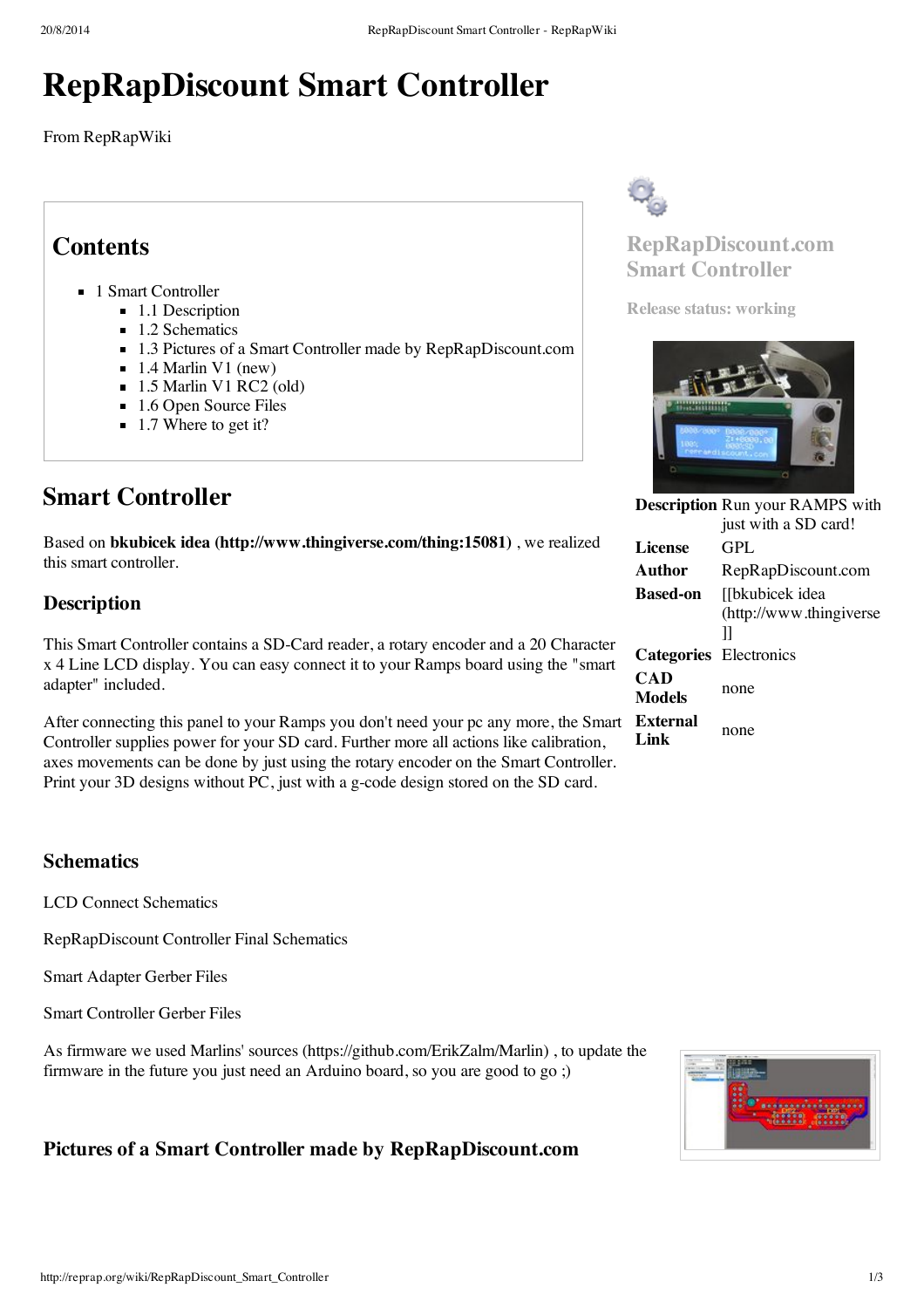

## <span id="page-1-0"></span>**Marlin V1 (new)**

In "Configuration.h"

- 1. Change line 46 to "#define MOTHERBOARD 33"
- 2. Change line 306 to "#define REPRAP\_DISCOUNT\_SMART\_CONTROLLER" (just remove the // at the beginning)
- 3. Change line 326 to "#define NEWPANEL //enable this if you have a click-encoder panel" (just remove the // at the beginning)

Switch over to "Pins.h" and change line 318 to "#define RAMPS V 1  $3$ " (just remove the // at the beginning)

Upload the firmware, power off the Arduino, connect the panel, reapply power, and everything should work.

## <span id="page-1-1"></span>**Marlin V1 RC2 (old)**

**Settings for RAMPS1.4** in "Configuration.h" search for "ULTIPANEL" and activate the define (remove the leading "//")

1. define ULTIPANEL

and

1. define NEWPANEL //enable this if you have a click-encoder panel

Also change the value on "define MOTHERBOARD" to 33

in "pins.h" go to section for RAMPS configuration (search for "MOTHERBOARD == 33")

#### //STOP / KILL button

### 1. define KILL\_PIN 41 //[RAMPS14-SMART-ADAPTER]

#### //lcd pins

- 1. define LCD\_PINS\_RS 16 //[RAMPS14-SMART-ADAPTER]
- 2. define LCD\_PINS\_ENABLE 17 //[RAMPS14-SMART-ADAPTER]
- 3. define LCD\_PINS\_D4 23 //[RAMPS14-SMART-ADAPTER]